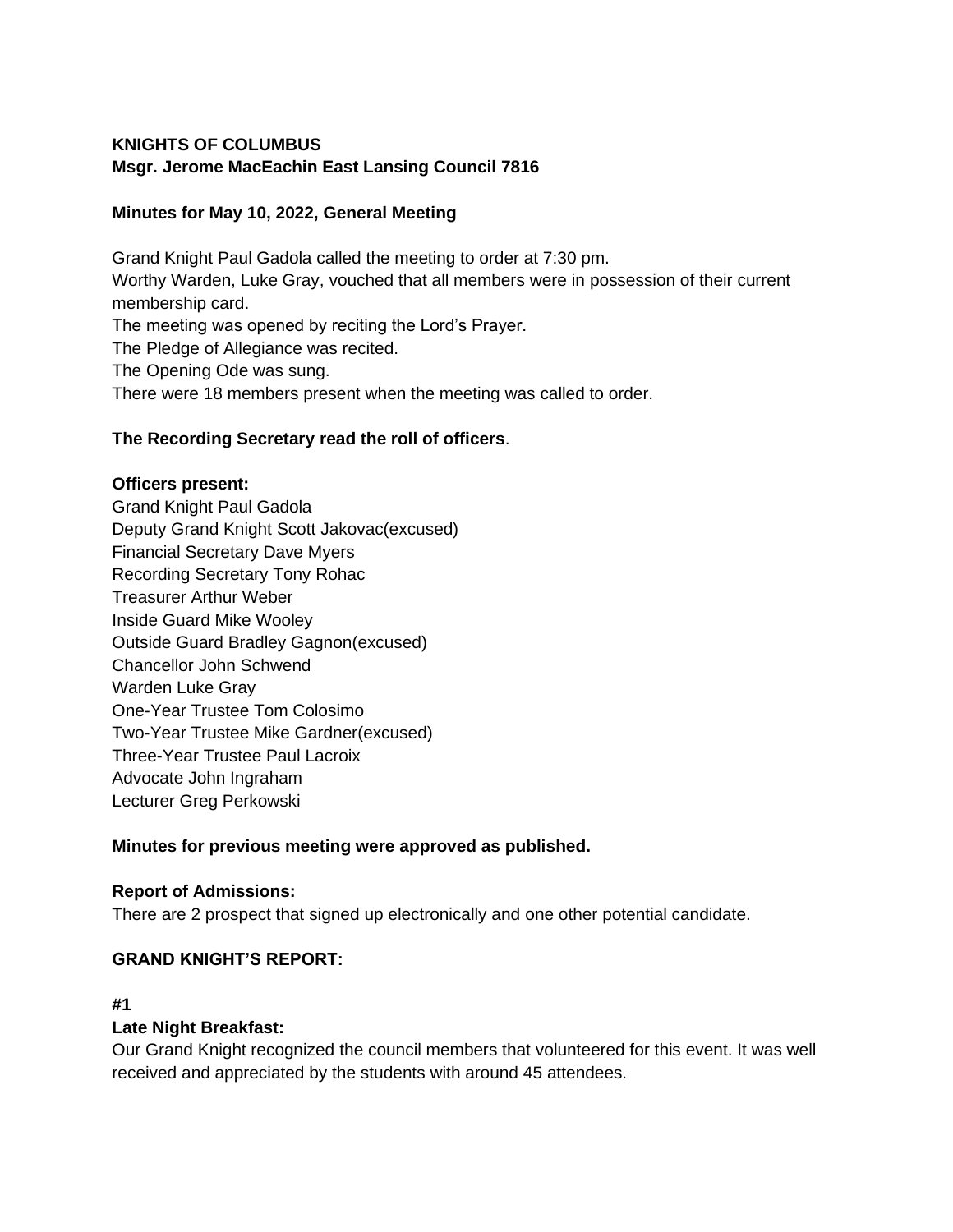# **#2**

# **Fish Fry:**

An ice cream social will be held to thank the Boy Scouts for their assistance in delivering meals to customers' cars.

# **#3**

# **Chalices for St Johns:**

A final vote was held to approve the purchase of 3 new chalices.

# **#4**

# **New Officer:**

All current officers agreed to and were voted to continue to serve in their current positions for the upcoming year except for the Recording Secretary. Outside guard position was not voted on as the current officer in that position was not present. A candidate for Recorders position is being sought.

Brother Geoffrey Kerley was voted to become the Three-Year Trustee. Michael Gardner will move to One-Year Trustee and Paul Lacroix will move to Two-Year Trustee.

# **Treasurer's Report:**

Treasurer's report was presented.

# **Trustees Report:**

Brother Tom Colosimo reported that there will be a softball game on May 16<sup>th</sup> There are currently 13 players on the team and new members are welcome. Games will be played at Lansing Park off Okemos Road.

Previous Grand Knight, Paul Lacroix, announced that this Saturday is parish grounds workday. He also reported that on Sunday, May 22<sup>nd</sup>, the Diocese of Lansing Catholic Committee on Scouting will be holding their religious award ceremony at St Thomas.

# **Financial Secretary's Report:**

Nothing to report.

# **Unfinished Business:**

Brother Luke Gray gave a review of the results from our sacramentals collection. John Schwend will send out doodle for date and time for volunteers to sign up to help sort item collected.

# **Presentation:**

Brother Rusty Hill gave a presentation on his experience in politics since 1974 when he worked on Cliff Taylor's first congressional race. In 1976 he worked on Ronald Reagan's presidential campaign. He also worked in broadcasting after graduating from Michigan State working with Tim Staudt and Howard Lancour on channel 6 and 10. He left there to get a master's degree in government at Notre Dame. He came back to Michigan and worked on Governor Chryslers' campaign in 1986 and worked on campaigns for Spence Abraham, John Engler and Bill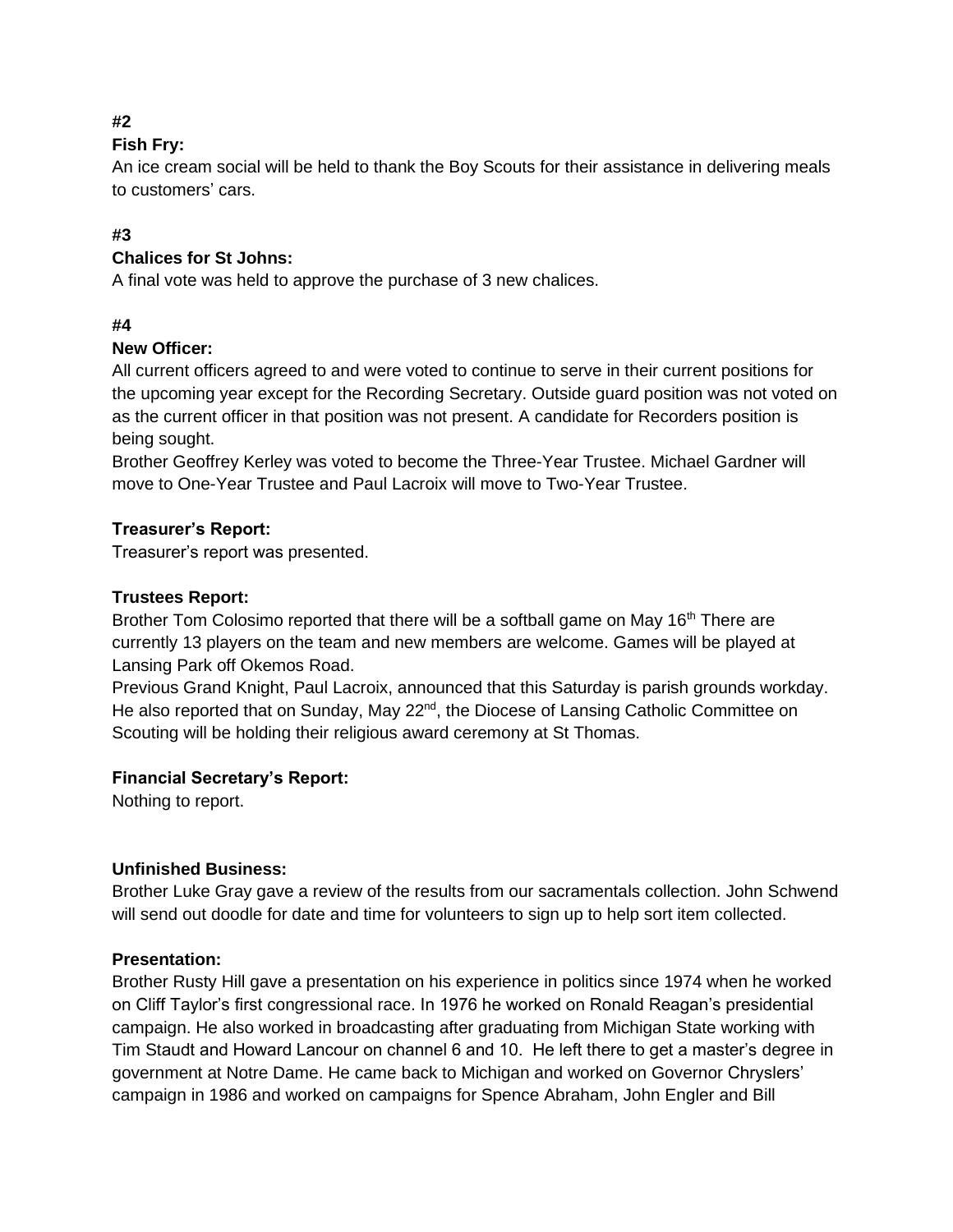Schutte. In 2004 Rusty started teaching on campaigns and elections at University of Michigan's Gerald Ford School of Public Policy. Rusty told about his experiences while working on campaigns, elections, and teaching.

Prayers are requested for:

- Pope Francis
- Pope Emeritus Benedict XVI
- Bishop Earl Boyea
- Bishop Emeritus Carl Mengeling
- Fr. Jake Foglio(deceased)
- Fr. Mark Inglot
- Fr. Gary Koenigsknecht
- Fr. Jerry Ploof
- Fr Gordon
- Fr Matthew
- Fr Mike
- Fr Mathias Thelen
- Father Dave Hudgins
- Past State Supreme Knight Carl A Anderson
- State Supreme Knight Patrick E Kelly
- Past State Deputy, Richard McCloy, Sr.
- Former District Master 4<sup>th</sup> Degree, Glenn Barry
- Dante Centofani, PDGK, and his wife Karyne
- Brother Chris Bergin(deceased)
- Brother Bill Cleary
- Brother William Derengoski
- Brother Pat Dillon and wife Maureen Dillon
- Brother Frank Goeddeke
- Debbie Engan, sister of PGK Chuck Graff
- Tom Fox(deceased)
- Jennifer Gardner, wife of Brother Mike Gardner
- Brother Scott Gillespie
- Anne Graff, wife of PGK Chuck Graff
- Gary Graff, brother of Brother Chuck Graff
- Tammy Pruitt, niece of PGK Chuck Graff
- Debbie, sister of Brother Chuck Graff
- David Sommers, father-in-law of Brother Luke Gray
- Abby Porter, sister of Brother Luke Gray.
- Brother Gary Hauser
- Shirlean Hauser, wife of Brother Hauser
- James Howard, Father-in-Law of Brother Anthony Heidt
- Brother Claude Kidd(deceased)
- Paul Lane, Brother-in-Law of Brother Mike Gardner
- Brother Robert Lieder and his wife Mary Beth
- Joyce Magner, friend of Brother John Ingraham
- Cheryl Slocum, friend of Brother John Ingraham
- Joe Ingram, Brother of Brother John Ingraham
- Mark, brother of John Ingraham